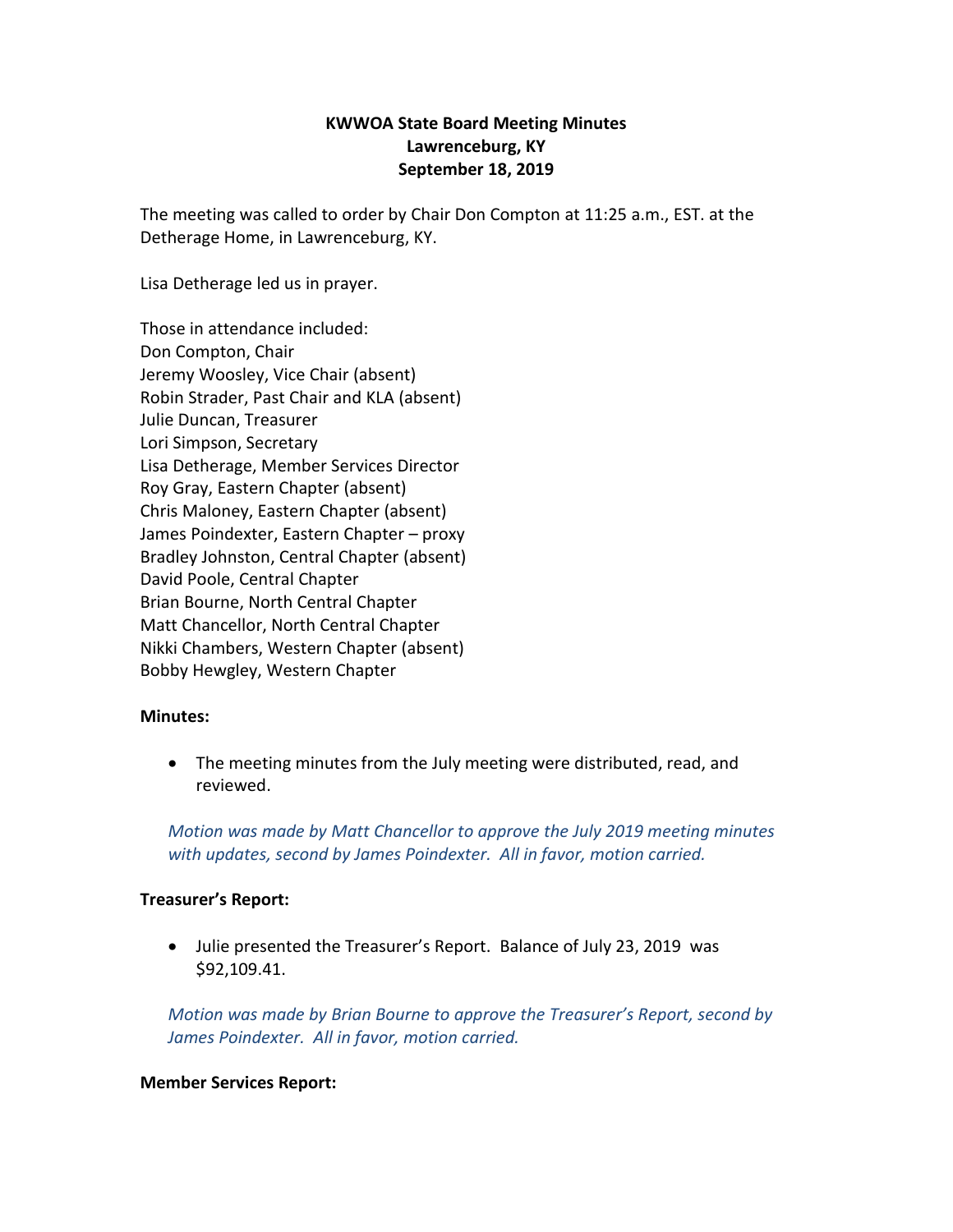- Lisa distributed her accomplishments from July 25 Sept. 17, 2019.
- The motherboard in Lisa's computer was replaced because some of the ports were bad. Unfortunately, it is now locked. Forrest has reached out to the people that did the work, but said they not did lock it. He will contact ESET our internet security provider for a solution. If they can't help us, he may have to wipe out the computer and reload everything.

### **Old Business:**

### **2019 Conference**

- InControl Technical Solutions and Ferguson Water Works both paid their outstanding balances from the Conference.
- Conference earned \$15,210.16.

### **2020 Conference**

- Distributed 2020 KWWOA Conference pricing and discussed.
- Art work ready.
- Exhibit hall map is completed.
- Social event on Monday night will be at the Mohammed Ali Center. Contracts have been signed and deposits paid for the space and caterer.
- Opening session speaker has been approached.
- Robin will now have a full lab school instead of one day.
- DCA will be there. Surface water and wastewater treatment exams will be giving. The Certification Boards will not meet there.

# **WPC and KRWA Conference Information**

- Lisa and Don attended WPC found some additional speakers.
- Don and Darran attended KRWA great traffic in the exhibit hall, received great feedback and may gain some additional sponsors/speakers.

#### **New Business:**

# **Chapter Updates**

- Western Chapter October 17 training submitted to DCA for CEU approval.
- Please get your 2021 training dates to Lisa as soon as possible, due November 1.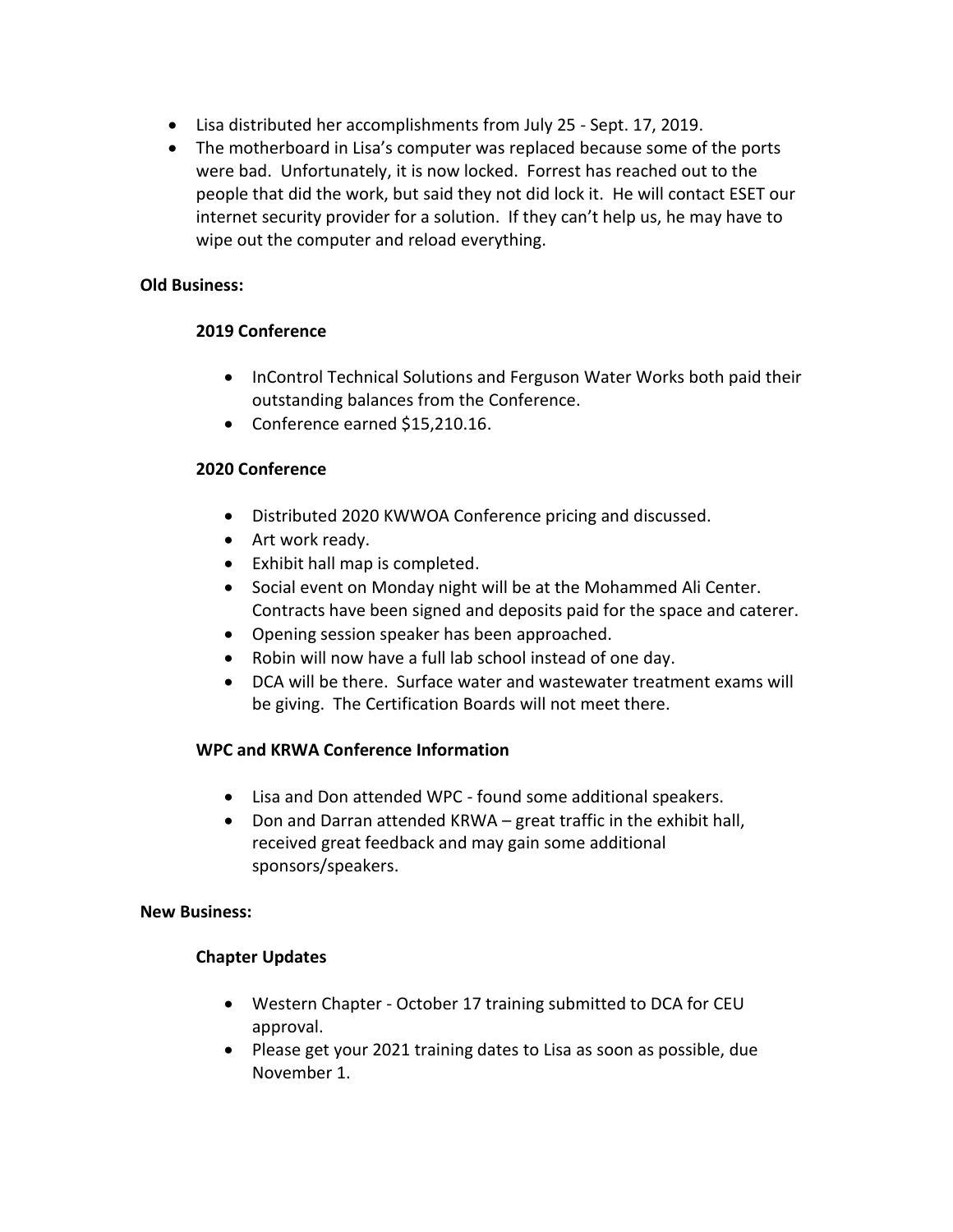### **Regulations Update**

• Passed through AR&R and anticipate the Environment and Energy subcommittee to review them in October.

### **Website for 2020**

- Routine list of items sent to Crosby; loading exhibit hall map, load banners on home and conference page, create product for exhibit and attendee with pricing, add cost for spouses and wipe old reports.
- Lisa has requested a few small fixes (RFP sent to Don/Alan/Forrest for review); the cart icon with items not showing up correctly, "&" is adding additional characters (repeat fix), user listing sort by company has disappeared, when an honorary operator checks out their account information does not carry over and needs to be re-entered, and issues with sorting membership information for consistency.
- Contract signed, total cost \$11,375.00. Will begin testing the first week of October.

# **Dropbox updates**

• Please work with your chapters to get these items scanned in.

# **Learndash – Forrest Pollack**

Forrest is actively creating products with Learndash.

# **Committee Reports**

- Awards Committee (Jeremy Woosley):
	- o Jeremy continues to work on the entire process; updates webpage, SOP, online form, etc.
- KLA:
	- o 2020 Conference in Louisville Full school.
- Drinking Water and Wastewater Board Meetings:
	- o Dr. Omsby WW Review (continued)- given the Table of Contents and some of the Math Section of the WW manual was distributed yesterday for review.
- Educational Outreach Workgroup: